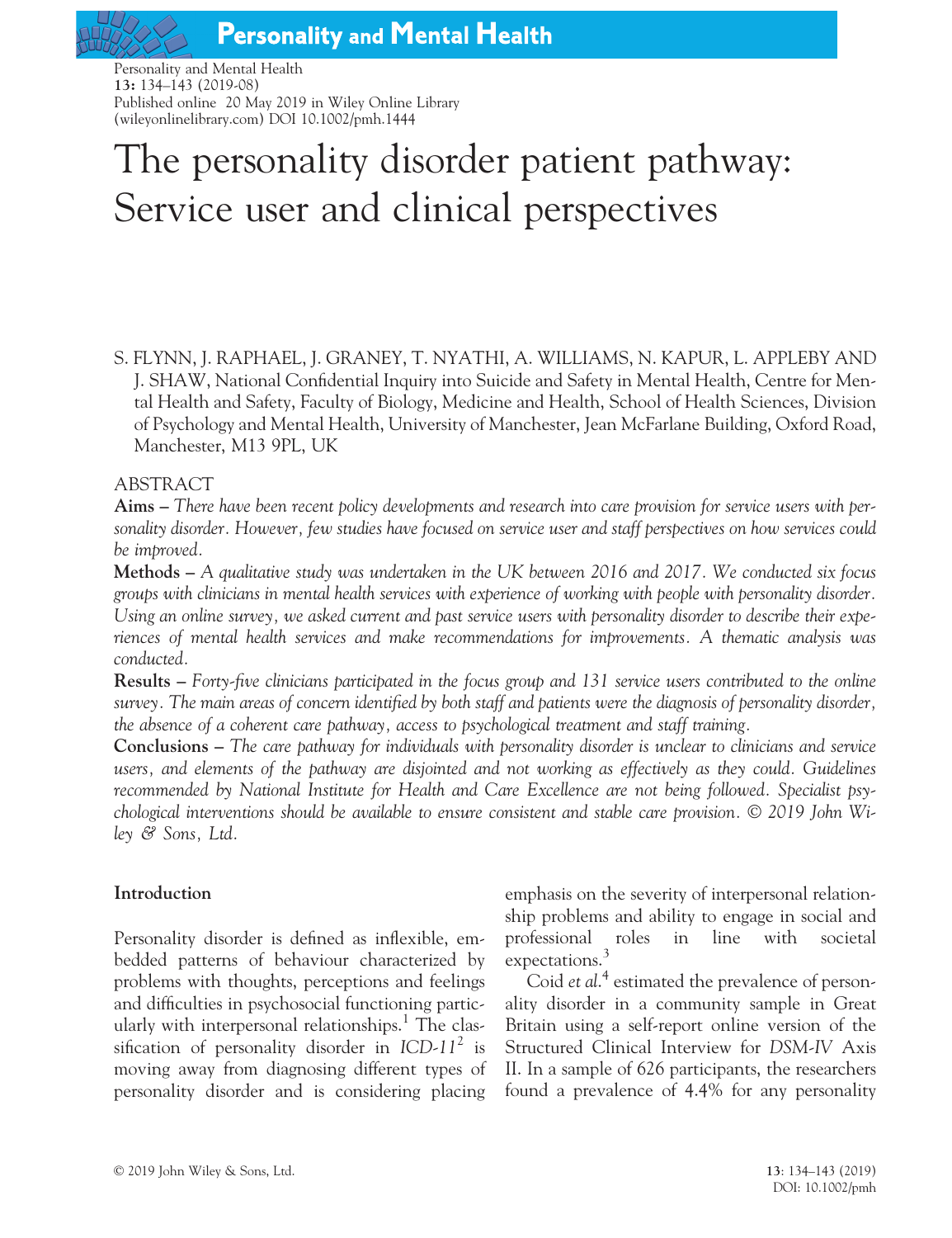disorder in people aged 16–74 years and 10.1% if 'unspecified' personality disorders were also included. For individual diagnoses, the rates were 0.6% for antisocial personality disorder and 0.7% for borderline personality disorder. A more recent study by Trull et al.<sup>5</sup> in the USA used data from the National Epidemiologic Survey on Alcohol and Related Conditions, a study assessing mental illness in a representative general population sample of over 40 000 people. They reported a prevalence of 9.1% for any personality disorder, a similar proportion to that of Great Britain. A Danish register study analysed over 250 000 adult patients' admissions (inpatient and outpatient) in 1995, 2000 and 2006. A prevalence rate of 15.4% was recorded for primary and secondary diagnoses across the 3-year study period, which decreased to 10.3% for primary diagnosis only.<sup>6</sup>

In the UK, the National Institute for Health and Care Excellence  $(NICE)^{7,8}$  provides quality standards on how people with personality disorder should be managed (Table 1) and guidance on evidence-based treatment that should be offered. Whilst evidence has found therapies to be effective, provision among mental health teams in England is inconsistent (17% of questionnaire respondents from mental health teams in England provided specialist personality disorder services whilst 28% provided nothing) and often difficult to access.<sup>9</sup> Improving access to services and delivering better outcomes for people with personality disorder were central to the policy document 'Personality Disorder: No Longer a Diagnosis of Exclusion',<sup>9</sup> which reiterated findings that those with personality disorder often faced a revolving door within services, and owing to insufficient training, resources and skills clinicians were reluctant to work with those with personality disorder. Since this publication, access to care and dedicated personality disorder services in England has significantly improved.<sup>10</sup> However, just under half of the National Health Service (NHS) mental health trusts and independent organizations stated that patients did not have equal access to dedicated personality disorder services owing to their area of residence.<sup>10</sup> Similarly, in 2003, the Scottish Executive published Mind the Gaps, which acknowledged that Scotland had basic services available for individuals with personality disorder; however, these services were often only in forensic settings, were short programmes and were unable to meet the individuals' needs.<sup>11</sup> Northern Ireland also published a policy document 'Personality disorder: a diagnosis for inclusion' in a bid to improve services for people with personality disorder. The report concluded that service users and carers should have meaningful involvement in multi-agency working, which should occur across a multitude of settings.<sup>12</sup>

To date, there has been limited research exploring the provision of mental health service for people with personality disorder from both clinician and service user perspectives. This study aimed to obtain the views of both groups on the

Table 1: National Institute for Health and Care Excellence (NICE)<sup>7,8</sup> guidelines

NICE recommendations state that people with borderline personality disorder and antisocial personality disorder should

- not be excluded from services due to their diagnosis,
- be provided with a choice of treatment and take ownership of their recovery,
- be made aware that recovery is possible and attainable within the realms of a trusting, open staff–patient relationship,
- be informed of the opportunity to involve carers and relatives in treatment,
- have a transparent diagnosis process and the diagnosis itself explained,
- be provided with additional support if sensitive issues have been discussed during the assessment process,

• have access to mental health professionals who are trained to diagnose the condition, assess risk and need, and provide management and treatment and who have routine supervision and support.

<sup>•</sup> be informed about any changes in care and clinicians should ensure they consider the effect ending treatment may have on the individual and put necessary measures in place to ensure effective transitions, and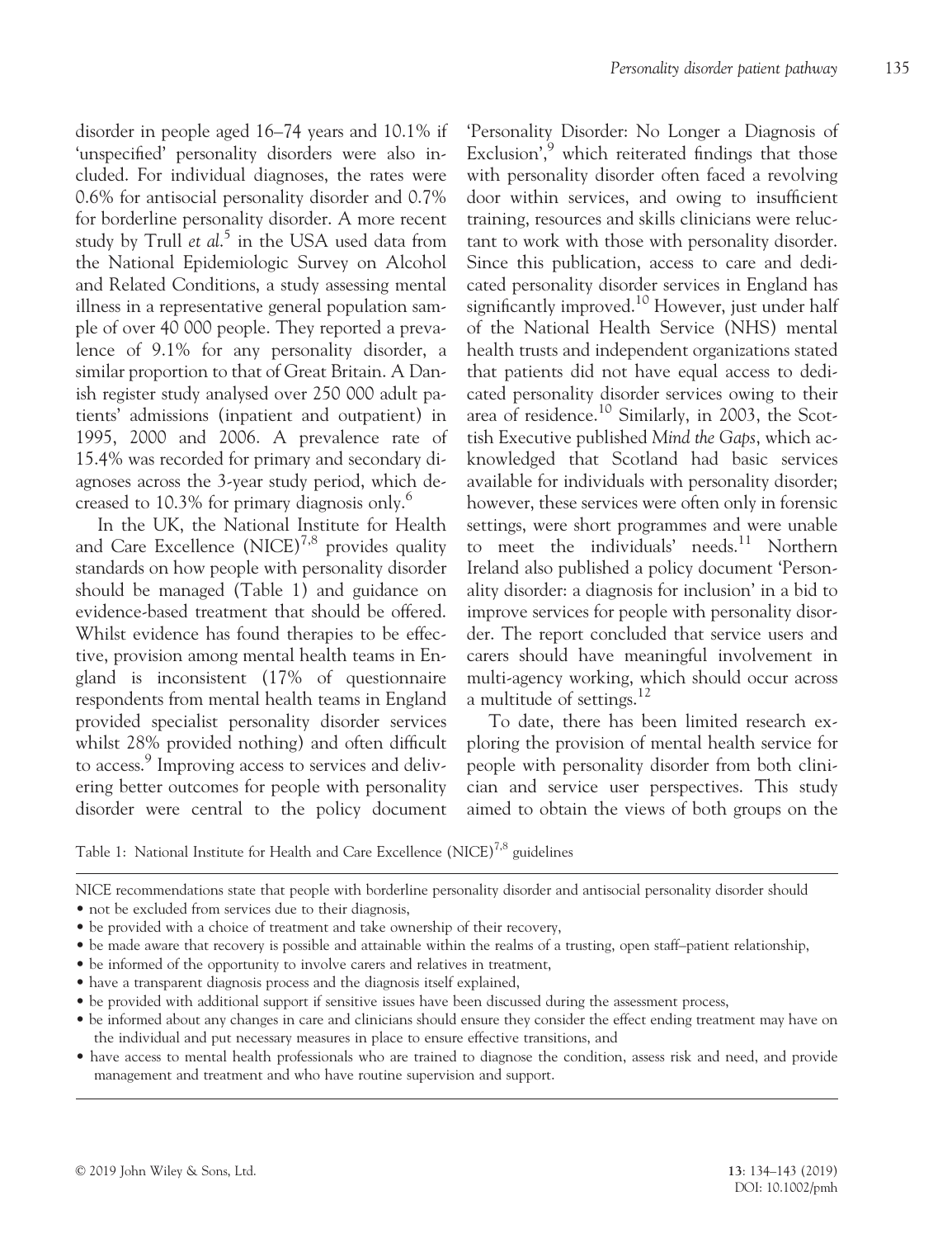care and support provided and how access to services could be improved.

# Method

## Study design

The findings are from a UK-wide, mixed-methods study undertaken by the National Confidential Inquiry into Suicide and Safety in Mental Health, formally known as the National Confidential Inquiry into Suicide and Homicide by People with Mental Illness (NCIS $H^{13}$ ), which examined the care and services provided to people with personality disorder in the UK prior to their death by suicide or conviction for homicide. The data presented are the qualitative study findings from the larger study. $13$ 

# Data collection

Data were collected via an online survey between 1 April 2016 and 31 December 2016. One hundred thirty-one service users with personality disorder participated. Service users were recruited via the NCISH website, Facebook and Twitter. Charities such as Emergence Plus and patient user groups helped to promote the survey. Service users provided their diagnosis and gender. Regarding their care, service users were asked, 'What worked well or less well?' and 'How could services change or do things differently to improve care quality?' Responses were provided anonymously.

Six focus groups were conducted with services from each UK country between 2016 and 2017. Forty-five participants were recruited from NHS Trusts, ensuring representation from a number of occupations working across the personality disorder care pathway, including mental health nurses, team leaders, emergency department liaison practitioner, social workers, service user consultants and ward managers. Participants worked in a range of settings such as inpatient wards, community teams, crisis resolution and home treatment teams, and specialist personality disorder services.

Staff were asked for their perspectives on current service provision for people with personality disorder within their Trust/Health Board, for their views on service improvement and the challenges that might come from implementing change. The focus group discussions were digitally recorded and transcribed verbatim.

# Qualitative analysis

Thematic analysis was undertaken by the first, second and third authors in accordance with the principles described by Braun and Clarke.<sup>14</sup> The six phases of thematic analysis were used to explore the responses from the online survey and focus groups; familiarization of the data, generating initial codes, searching for themes, reviewing themes, defining/naming themes and interpretation. The findings were discussed among the research team to ensure the themes accurately represented the participants' views. Data were stored and managed using NVIVO 10. An iterative approach was taken to revising themes until saturation was reached.

## Ethical approval

The study received ethical approval from the National Research Ethics Service on 31 March 2016; Health Research Authority Confidentiality Advisory Group on 31 March 2016; Public Benefit and Privacy Panel for Health and Social Care on 6 July 2016; and Research Management and Governance approvals from individual NHS Trusts and Health Boards across the UK.

# Results

One hundred thirty-one current and former services users completed the online survey; 121 (92%) had emotionally unstable personality disorder (borderline type). Other diagnoses included antisocial, narcissistic, histrionic, mixed, paranoid, schizotypal, avoidant, anankastic and dependent personality disorder. Forty-five staff members across a range of mental health services in the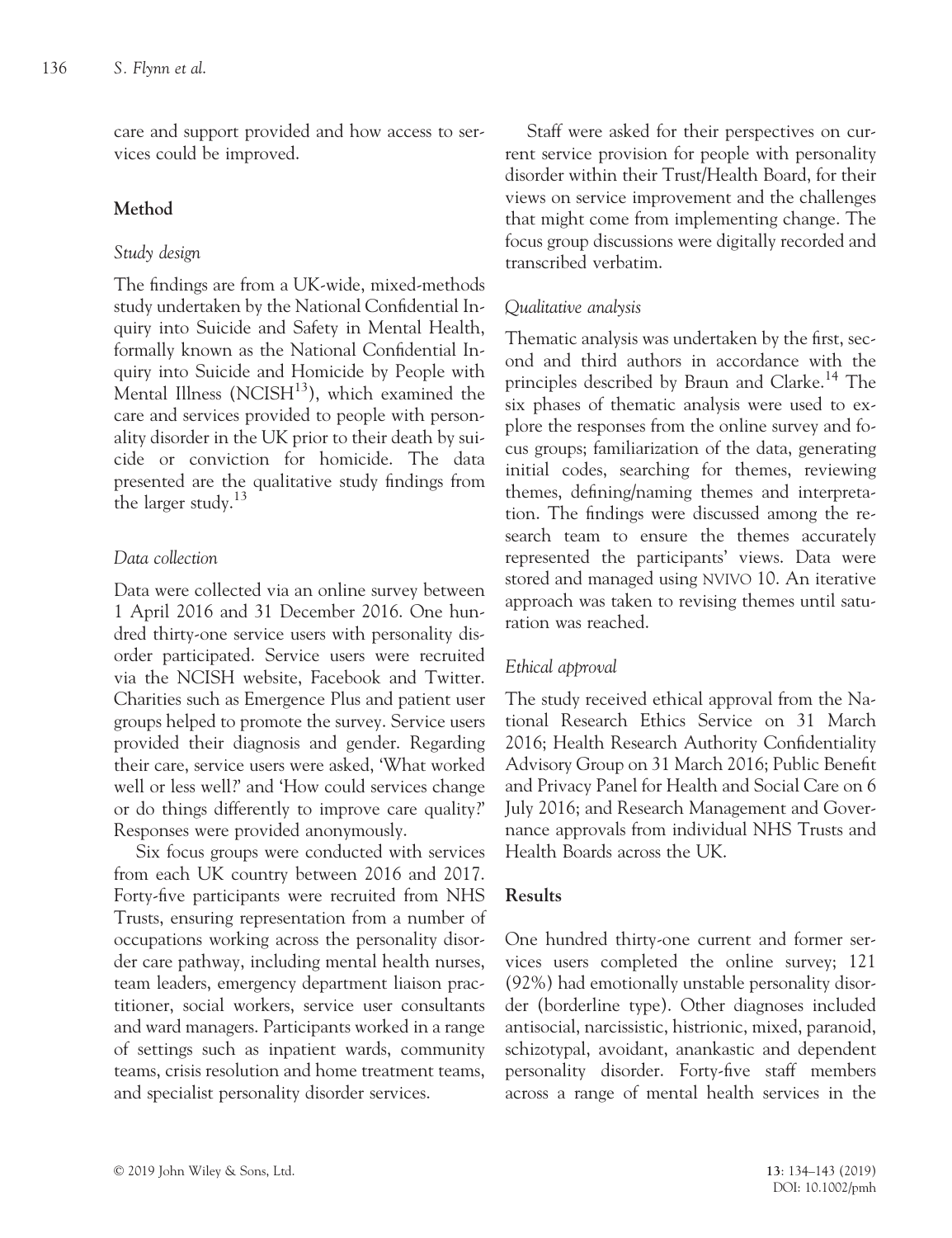UK participated in the focus groups. Six key themes emerged from the data, which fall under two groups: firstly, individual-level factors ((1) being diagnosed with personality disorder, (2) receiving compassionate and consistent care, and (3) understanding recovery in personality disorder) and secondly, structural-level factors ((4) access to services, (5) access to effective therapies and (6) staff training and support; see Table 2).

#### Individual-level factors

Being diagnosed with personality disorder. Staff and service users described positive and negative aspects related to receiving a diagnosis. A negative aspect of receiving a diagnosis of personality disorder was the perception by some staff and service users that the term was unhelpful and stigmatizing. The stigma associated with the diagnosis was evidenced by participants who explained that the diagnosis can change the way people with personality disorder are perceived and also effect the treatment available to them. Most notably, it impacted on care pathways. Staff said that the diagnosis could be used as a means of excluding people from a range of services.

Individuals felt 'labelled', which led to feelings of distress particularly given the stigma associated with the diagnosis. An ex-service user, now working in collaboration with a specialist personality disorder service, emphasized the retraumatizing effect of a personality disorder diagnosis and stated that it can appear judgemental and deterministic in nature:

I was so traumatised, and that label was the worst thing anybody could have put on me… it condemned the fact that I could ever be normal again because somebody had actually said your personality is disordered, whereas someone had said to me you have an attachment disorder because you've been abused from when you were born all the way till you were 35, that would have made a lot of sense to me and I could have worked with that. (C6.3)

The diagnosis sometimes prevented patients with co-morbid diagnoses from getting the help they need. A member of staff commented on one service user not being able to obtain the support for their anxiety due to their co-morbid personality disorder diagnosis:

So an example of a person who came recently with anxiety, she was extremely anxious, and we've referred her onto CBT, but she was a patient who'd been with primary care but I think sometimes because she's a diagnosis of personality disorder, oh, go to the PD team, well, no, she needs to get the anxiety addressed first and that can be difficult, you know… (C4.4)

Staff indicated that diagnosing someone with personality disorder involved having a difficult and uncomfortable conversation. They commented that the service users were often unhappy with the diagnosis. Some staff indicated that service users were asked to decide whether a diagnosis of personality disorder was recorded in their health

Table 2: Main themes and subthemes arising from the data

| Group                    | <b>Themes</b>                                     |
|--------------------------|---------------------------------------------------|
| Individual-level factors | 1. Being diagnosed with personality disorder      |
|                          | 2. Receiving consistent and compassionate care    |
|                          | 3. Understanding recovery in personality disorder |
| Structural-level factors | 4. Access to services                             |
|                          | 5. Access to effective therapies                  |
|                          | 6. Staff training and support                     |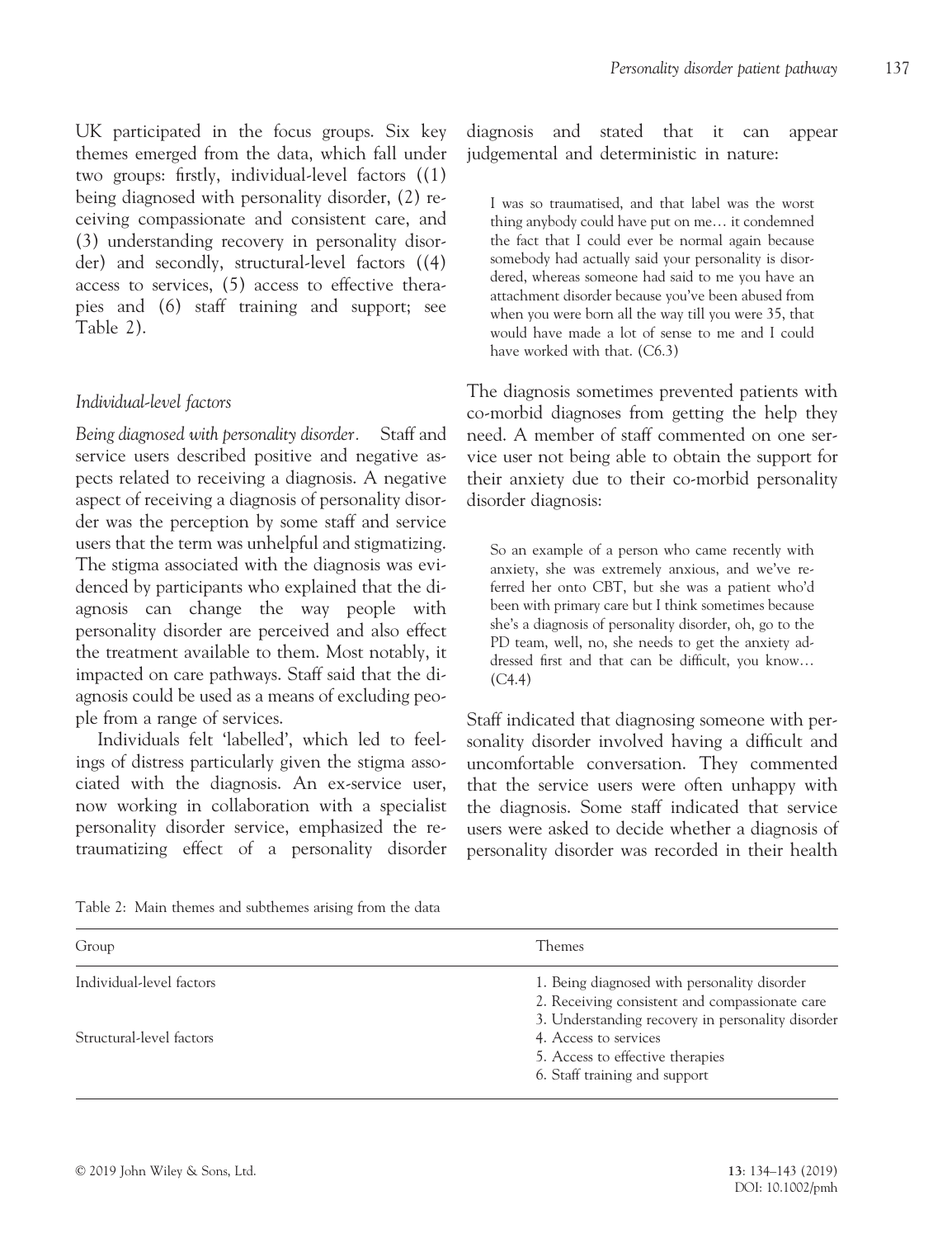record as it was thought the diagnosis could affect treatment pathway.

Positive aspects of the diagnosis related to the perception by staff that there needed to be some kind of 'diagnosis' or 'label' to enable discussions on treatment interventions. Additionally, some service users commented on how the process of being given the diagnosis and having the diagnosis explained was helpful:

For me, a massive breakthrough in improving how professionals treat me, was by having just three of them take the time to sit down and talk with me, to really look into my actions and get down to the bottom of them; establish why I would do the things that I'd do. Once I had this knowledge and understanding, I could defend my actions to those who judge them and made assumptions about them. And so, I was supported, respected and helped. (S52)

Receiving compassionate and consistent care. Service users perceived staff manner and behaviour to be critically important. Of particular importance were compassion, understanding and the ability to listen. Service users stressed the importance of having a trusting clinician–patient relationship and described instances where clinicians demonstrated these qualities:

The psychiatrist was outstanding—not only superexpert, but (more important to me) very human, warm, responsive, compassionate, non-judgemental. (S24)

Staff highlighted the importance of managing expectations to prevent service users becoming re-traumatized and let down when expectations were not met. Consistency of care in effective treatment was considered to lead to less dependency as service users felt supported and empowered to manage in crisis. However, it was commented that conflicting or contradictory approaches by professionals, particularly consultant psychiatrists, were not uncommon within teams:

So, somebody might court the attachment theory and say, well we're in it for the long haul with these guys, you're offering something and it's [a] good intervention. Other people hold the boundary and say, no, discharge them, they have been offered [something], that will do. So, we have a variation in how our consultant psychiatrists would deal with that. (C7.1)

Understanding recovery in personality disorder.

Staff commented on the misconception among colleagues that people could not recover from personality disorder and/or what recovery 'looks like' in personality disorder, for example, what to use as a measure of success. It was perceived that the majority of services tended to focus on behavioural and service access indicators as a measure of success, for example, reduced readmission rates and reduced self-harm, whereas one clinician suggested that services should use a measure of success meaningful to each service user. They also acknowledged the cyclical nature of recovery, and therefore, one missed appointment does not indicate that a service user has failed.

## Structural-level factors

Access to services. Both staff and services users described a fragmented care pathway for individuals with personality disorder. Whilst it was acknowledged that there are services that can be accessed in crisis, and some specialist services, the perception was that care provision in mainstream mental health services was lacking. Service users identified this gap in service provision and suggested that day centres would be helpful when they were on the verge of crisis. This would provide an alternative place of safety that does not involve presenting to accident and emergency (A&E):

I would like to see the introduction of crisis cafe's or drop-in centres… where ex-service users can call and/or walk into, to seek help and support when they feel they need it. (S124)

Service availability was considered to differ substantially according to where the service user lived. Both staff and service users acknowledged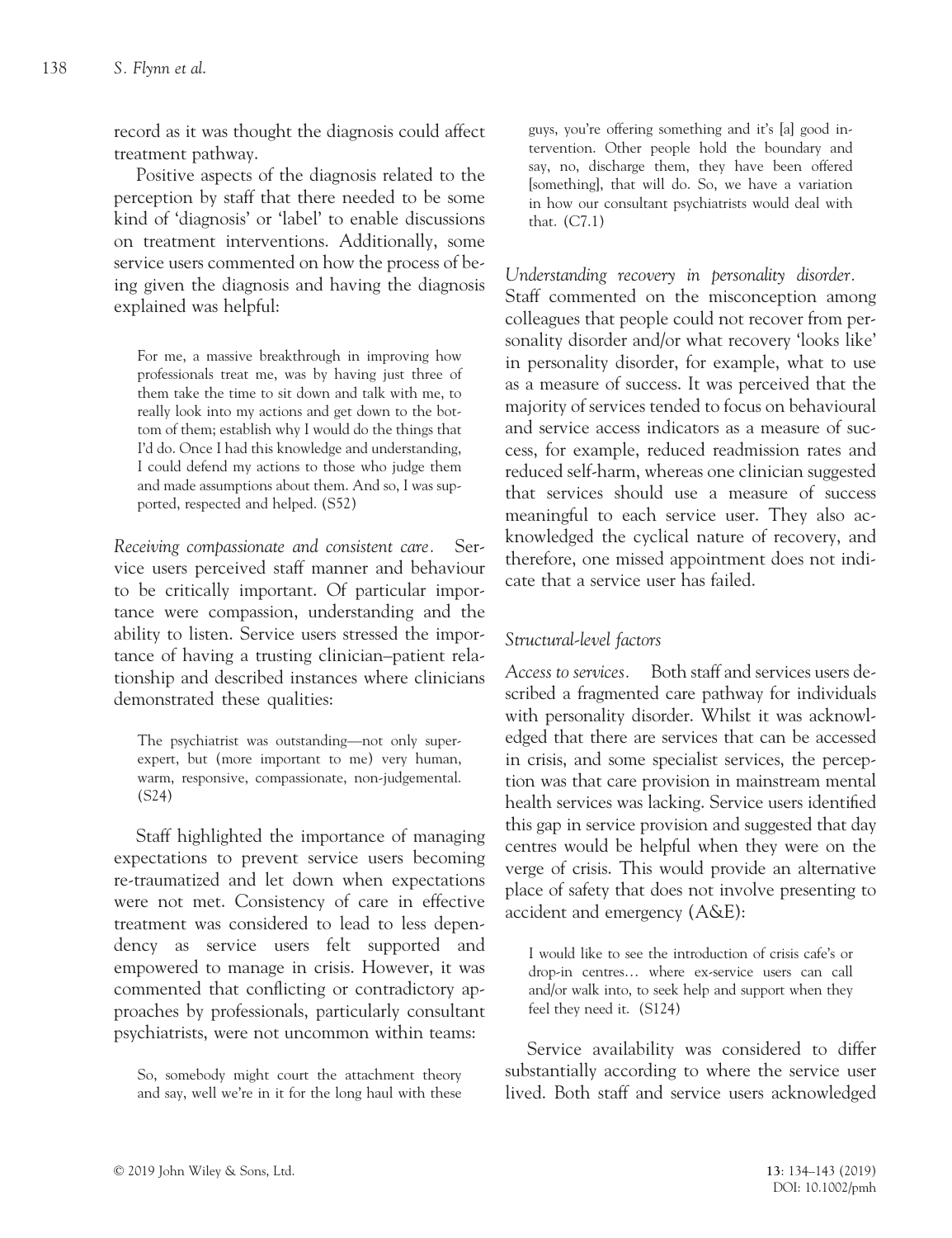long waiting times for psychological therapy. Service users reported having little to no support from when they were offered to when they received therapy. One service user said there were no intermediate services available at times of distress, only when in crisis or after a suicide attempt:

PD patients usually don't actually want to die but don't have somewhere safe to go to deal with overwhelming distress (if they're lucky enough to understand what is happening) and hence suicide becomes the only option as mental health services in many areas don't treat distress as a medical problem, only once a physical act of harm has taken place is it taken seriously. (S02)

Furthermore, service users indicated that the duration of therapy was too short and there were often no after-care arrangements.

Access to effective therapies. There was agreement from service users and staff that psychological therapies should be made more widely available and offered as a first line of treatment. Participants stated that psychotherapy and dialectical behaviour therapy, when received, were considered to be most effective and beneficial. However, these therapies were not readily available to all service users:

I was only referred to DBT once I got bad enough to be admitted to a secure psychiatric ward. This was after five or six serious suicide attempts, a lot of self-harm and daily dissociation. Before that, I was not offered any psychological help—just antidepressants. (S101)

Staff training and support. Service users perceived a lack of understanding of the personality disorder diagnosis among staff (predominantly borderline personality disorder). They felt that further knowledge and training would improve clinicians' attitudes towards personality disorder:

It really requires a large scale attitude change. More education and training for existing staff around the causes and symptoms of PDs, alongside how to treat people in their care with respect and dignity. (S98)

Clinical staff noted that training is provided but that it is basic, not easily accessible, not given to all and may not match the individual learners' needs. Those who had previously undertaken training commented on the positive effect of involving those with lived experiences:

We've got a service user who is there who talks about her lived experience of the treatment provision, and of course they're always very interested in that because they connect with her and it's not there's another professional saying come and do this, or go and do this, there's a service user saying I have done this, it was like this for me and it helped me in this way, or I struggled with it in this way. It can be really helpful for them. (C4.2)

Alongside the gap in training for staff, the requirement for staff support was commonly referred to within the staff focus groups and was also acknowledged by service users. Support was defined as supervision, peer support, organizational support of services and also multi-agency working so staff can support each other in ways of working and collaborative decision making.

## Discussion

Service users and clinicians consistently highlighted the same aspects of service provision that were not working effectively and also identified similar ways in which services could be improved. Six themes emerged from the data and were categorized into individual-level and structural-level factors. The key areas of concern were the diagnosis of personality disorder, staff training and understanding of personality disorder, and the absence of a coherent care pathway.

# Diagnosis determines care pathway: Stigma and exclusion from services

The aetiology of borderline personality disorder is complex and multifaceted. Factors considered to be causally related to its development include biological, psychological and social factors.<sup>15</sup> Although sexual abuse is frequently reported among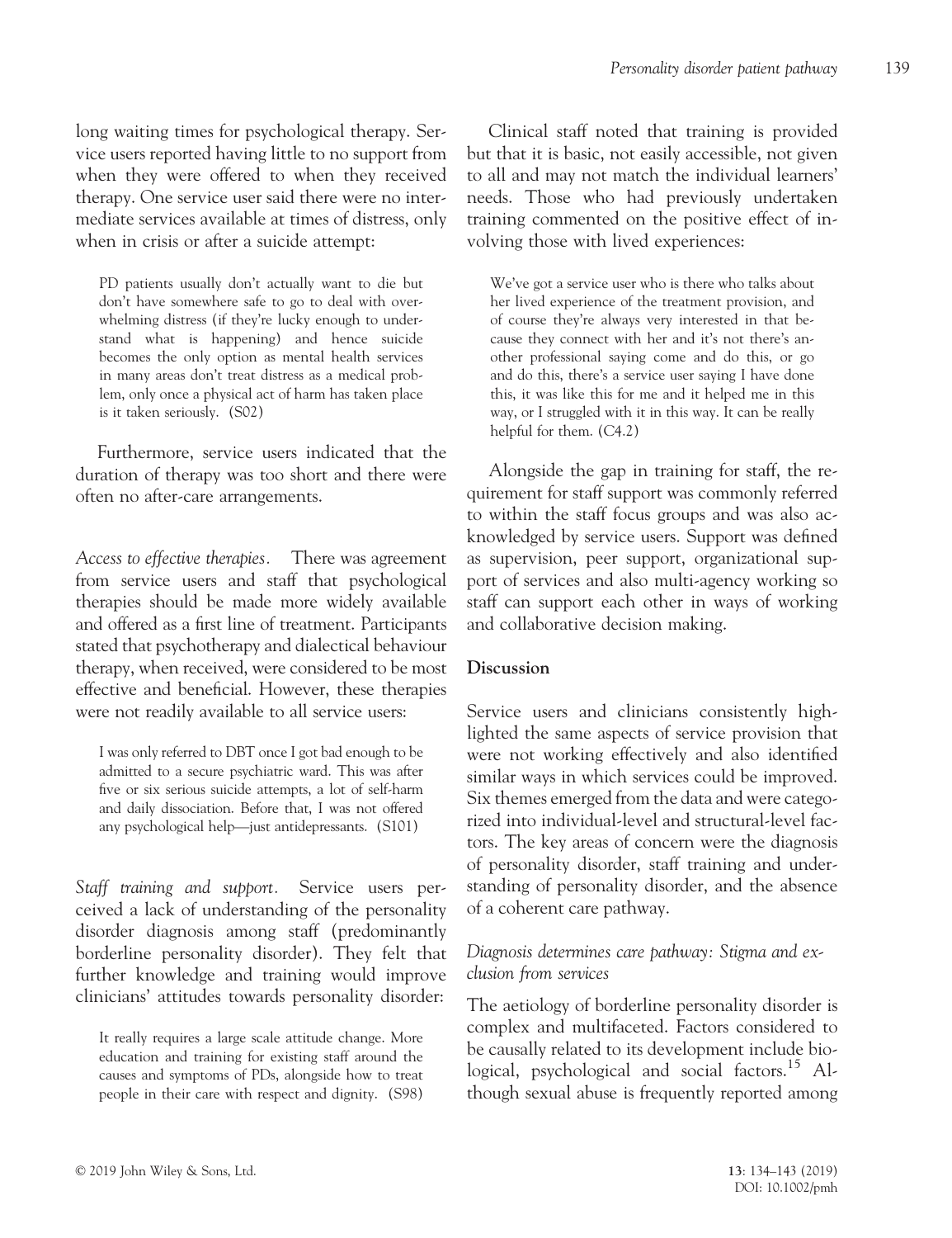patients with borderline personality disorder, it is neither required for a diagnosis nor necessary for the development of borderline personality disorder.<sup>16</sup>

The diagnostic label 'personality disorder' is controversial, stigmatizing and not liked by service users.<sup>17</sup> However, reaching consensus on an alternative term has proved difficult. Our findings support previous research that has shown the stigma attached to the diagnosis can lead to patients being excluded from services.<sup>18–22</sup> Whilst this study was conducted in the UK, this issue is common elsewhere.<sup>23,24</sup> Consequently, some authors have argued that it would be in service users' best interest if they were not given a diagnosis at all.<sup>15</sup>

Psychologists advocate the use of case formulation as an alternative or as an adjunct to the diagnostic process.<sup>25</sup> This approach considers the service users' history in the context of psychological theory to propose an explanation for the development and maintenance of service users' difficulties.<sup>25</sup>

From a service perspective, there is concern that the diagnosis can be used as criteria for exclusion. Our findings have shown that having a diagnosis of personality disorder can affect the care pathway, as previously reported.<sup>9</sup> Despite specific guidelines and detailed quality statements produced by NICE regarding the care and treatment of patients with antisocial and borderline personality disorder,  $7,8$ we found that people with personality disorder are still being excluded from services.

## Training and support framework needed

The findings presented reveal gaps in the knowledge and understanding of personality disorder and its treatment among some mental health professionals. Service users and staff stated that training should be given to everyone who works with service users across agencies to improve care and understanding, which may also reduce stigma. Training needs to be provided to everyone as part of their continuing professional development. Staff commented that current training is basic, not

readily accessible and does not match the learners' needs. These training gaps apply not only in the UK but also across international boundaries.<sup>26</sup>

The Knowledge and Understanding Framework $27$  was developed for training staff who have contact with service users with personality disorder. Whilst some staff who participated in the focus groups commented on the benefits of undertaking this training, others commented that the content was basic with little access to in-depth training such as the undergraduate and master's degree programmes in personality disorder. There is some evidence that training makes a difference. Welltrained staff have been found to be more empathic.20,28 A recommendation of the NCISH report $13$  was that service users should be involved in training and that work with patients is currently an under-used resource within staff training, advocacy and peer support. Service user involvement has previously been found helpful in improving the trainees' attitude, empathy and communication skills.<sup>29</sup> Staff and service users also stressed that ongoing clinical supervision is essential. This confirms findings from previous research internationally.<sup>30–32</sup>

#### A service model that works

The main structural concern raised by staff and service users was the lack of a coherent care pathway for people with personality disorder. Staff and service users were both in agreement on what an ideal service model would look like. Firstly, people with personality disorder need to be recognized as requiring help and support. Secondly, service users should have structured contact with a particular service. Thirdly, services need to formulate a clear multi-agency care plan so that all services (such as police, social services and A&E) know what to do if the person presents in a crisis. Finally, service users should have access to appropriate and timely psychological interventions, as recommended in the NICE guidance.

Service users proposed having services such as day centres that could be accessed when in distress, which would reduce the need for presentations to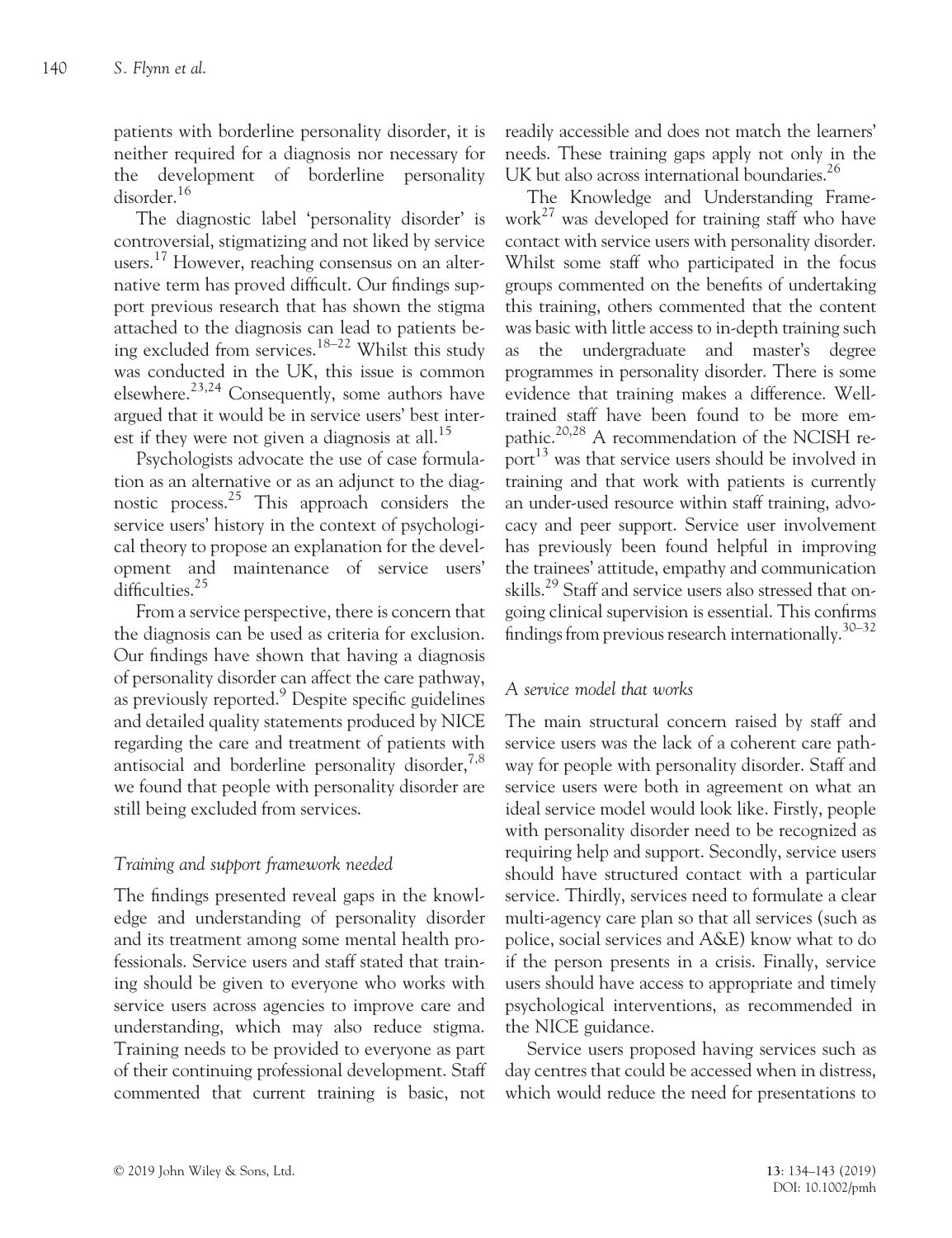emergency services. These services could provide preventative interventions where people could receive support prior to reaching crisis point.<sup>33</sup> Researchers have found this type of a preventative approach to be cost-effective. For example, Bateman and Fonagy<sup>34</sup> found that the proactive approach of providing psychoanalytical oriented partial hospitalization to people with borderline personality disorder was cheaper than general psychiatric care on the basis of the reduction in inpatient care and treatment in A&E following partial hospitalization. The NICE guidelines recommend that inpatient admission should be avoided where possible, although our wider study suggests it is still commonly used.<sup>13</sup>

Our findings suggested that there are services that people with personality disorder can access in crisis and there are good specialist personality disorder provisions. However, there are no consistent services available for people who are not in crisis but are awaiting specialist services. It was suggested that community mental health teams should provide regular, frequent appointments with a care coordinators in association with specialist day centres with access to supportive therapy. Previous research has indicated that such regular and supportive input is necessary and helpful when treating individuals with borderline personality disorder.<sup>35</sup>

The NICE guidelines for the treatment and management of borderline personality disorder recommend evidence-based effective psychological therapies such as dialectical behaviour therapy.<sup>36</sup> Support for families and careers through structured programmes and psychoeducation has proved to be helpful.<sup>36,37</sup> However, service users and staff described long waiting lists for therapy and specialist services, with staff noting that this is likely due to the lack of resources available. Service users may become disengaged from services whilst waiting for specialist input, they can be left with no support whilst waiting and, sometimes by the time therapy became available, they had reached a point where they were considered 'too ill to treat', which started the cycle of referral again. A 'holding service' providing support in community mental health teams, as described above, could help to break this cycle and also reduce the number of crisis referrals.<sup>38</sup> These recommendations for a proposed service model would apply internationally.

## Limitations

Although we sought the views of a range of multidisciplinary staff across the UK, our findings are not representative of all patients with personality disorders. Similarly, as this was a qualitative study, the findings presented are subjective and therefore not representative of the views of all services or service users with personality disorder nationally.

The study focused primarily on individuals with borderline personality disorder, and the findings may therefore not be generalizable to other types of personality disorder. Furthermore, although we spoke to staff from services across the UK, our findings may not reflect service provision across all NHS Trusts or Health Boards within the UK. The online survey relied on active participation by individuals who chose to respond; therefore, it is possible that it is not a representative sample due to selection bias. Additionally, given the use of an online survey rather than focus groups and interviews with service users, we were not able to follow up on responses and ask for clarification, which could have provided further insight. However, we found that both service users and clinicians expressed similar views and made similar suggestions for service improvement.

As this study was conducted in the UK, we recognize the structural problems with the configuration of mental health service in the NHS may not be the same internationally. However, the individual clinical challenges in managing and understanding service users with this diagnosis are common elsewhere.

# Conclusions

The care pathway for people with a diagnosis or a suspected diagnosis of personality disorder is unclear and needs to be defined; the pathway should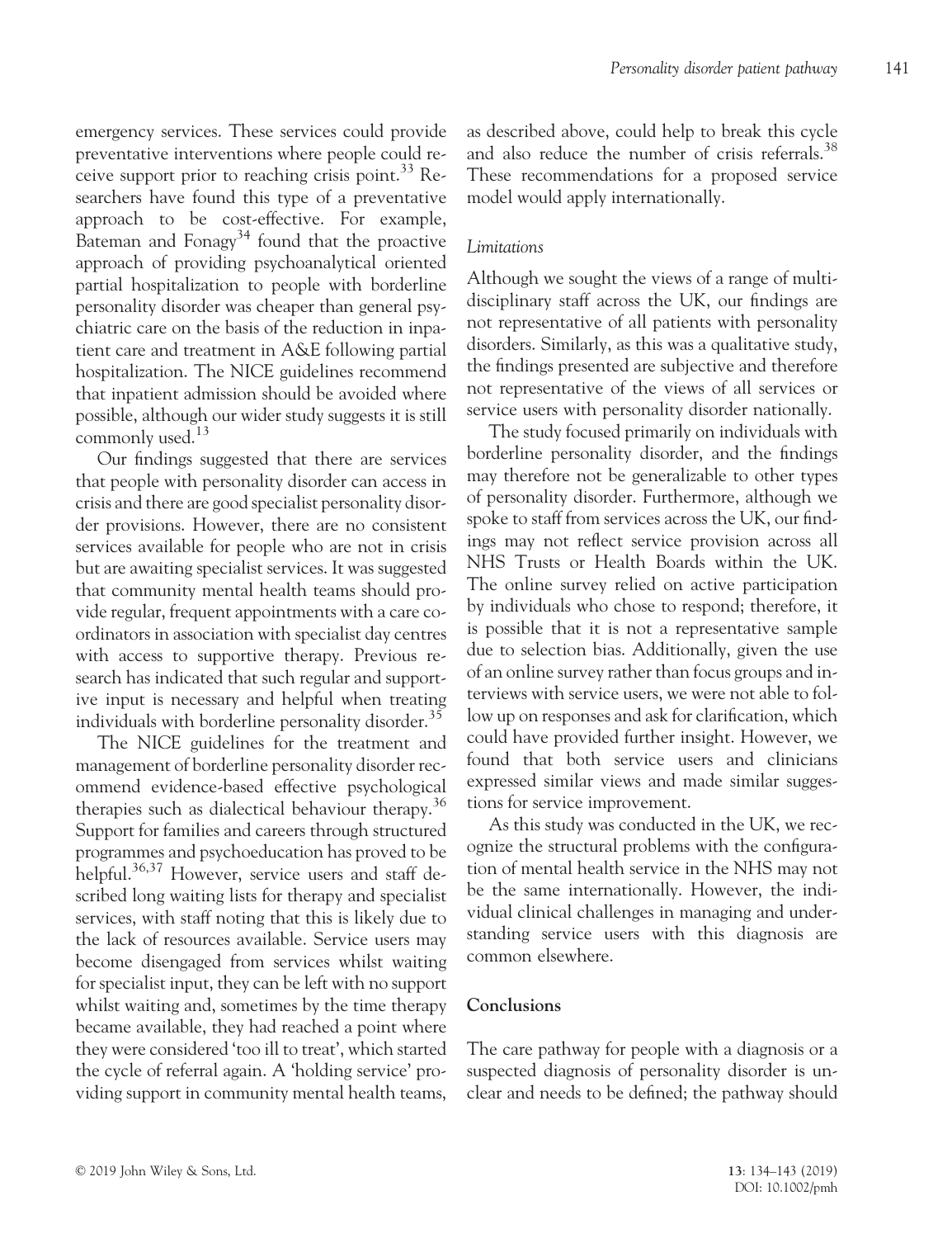be accessible to all and consistent across services and NHS Trusts. Services should be investing in recovery-focused intensive therapeutic interventions, promoting hope for service users and staff alike. Service users should be given a choice of NICE-recommended psychological therapies, which can be easily accessed through one service with a multi-agency care plan (developed with the service user and all agencies involved) so all agencies know what their care looks like and can be better placed to help that individual particularly in times of crisis. There should be an accessible and needs-matched training programme, involving service users in the delivery of the training, for all staff, to empower them to provide effective treatment compassionately and with a positive attitude. Our findings from this qualitative study and the wider analysis presented in NCISH report $13$  suggest that to further the work of Dale et al, an nationwide audit of the quality of care for people with personality disorder should be undertaken.

## Funding

The Healthcare Quality Improvement Partnership (HQIP) is led by a consortium of the Academy of Medical Royal Colleges, the Royal College of Nursing and National Voices. HQIP's aim is to promote quality improvement, and it hosts the contract to manage and develop the Clinical Outcome Review Programmes, one of which is the Mental Health Clinical Outcome Review Programme, funded by NHS England, NHS Wales, the Scottish Government Health and Social Care Directorate, the Northern Ireland Department of Health and the States of Jersey and Guernsey. The programmes, which encompass confidential enquiries, are designed to help assess the quality of healthcare and to stimulate improvement in safety and effectiveness by systematically enabling clinicians, managers and policymakers to learn from adverse events and other relevant data. More details can be found at [http://www.hqip.org.uk/na](http://www.hqip.org.uk/national-programmes/a-z-of-clinical-outcome-review-programmes/)[tional-programmes/a-z-of-clinical-outcome-re](http://www.hqip.org.uk/national-programmes/a-z-of-clinical-outcome-review-programmes/)[view-programmes/](http://www.hqip.org.uk/national-programmes/a-z-of-clinical-outcome-review-programmes/)

#### References

- 1. World Health Organization. International Statistical Classification of Diseases and Related Health Problems 10th Revision (ICD-10). 2016. [http://apps.who.int/clas](http://apps.who.int/classifications/icd10/browse/2016/en#/V)sifi[cations/icd10/browse/2016/en#/V](http://apps.who.int/classifications/icd10/browse/2016/en#/V)
- 2. World Health Organization. International Statistical Classification of Diseases and Related Health Problems 11th Revision (ICD-11). 2018. [https://icd.who.int/](https://icd.who.int/dev11/l-m/en#/http%3a%2f%2fid.who.int%2ficd%2fentity%2f37291724) [dev11/l-m/en#/http%3a%2f%2](https://icd.who.int/dev11/l-m/en#/http%3a%2f%2fid.who.int%2ficd%2fentity%2f37291724)fid.who.int%2ficd%2fen [tity%2f37291724](https://icd.who.int/dev11/l-m/en#/http%3a%2f%2fid.who.int%2ficd%2fentity%2f37291724)
- 3. Tyrer P, Reed GM, Crawford MJ. Classification, assessment, prevalence, and effect of personality disorder. Lancet 2015; 385: 717–26.
- 4. Coid J, Yang M, Tyrer P, Roberts A, Ullrich S. Prevalence and correlates of personality disorder in Great Britain. Br J Psychiatry 2006; 188: 423–31.
- 5. Trull TJ, Jahng S, Tomko RL, Wood PK, Sher KJ. Revised NESARC personality disorder diagnoses: gender, prevalence, and comorbidity with substance dependence disorders. J Pers Disord 2010; 24: 412–26.
- 6. Pedersen L, & Simonsen E. Incidence and prevalence rates of personality disorders in Denmark—a register study. Nord J Psychiatry 2014; 68: 543–8.
- 7. National Institute for Health and Care Excellence. Antisocial Personality Disorder: Prevention and Management. NICE Guideline (CG77). 2009a. [https://www.](https://www.nice.org.uk/guidance/cg77) [nice.org.uk/guidance/cg77](https://www.nice.org.uk/guidance/cg77).
- 8. National Institute for Health and are Excellence. Borderline Personality Disorder: Recognition and Management. NICE guideline (CG78). 2009b. [https://www.nice.org.](https://www.nice.org.uk/guidance/cg78) [uk/guidance/cg78](https://www.nice.org.uk/guidance/cg78).
- 9. National Institute for Mental Health in England. Personality Disorder: No longer a Diagnosis of Exclusion. Department of Health. 2003. [http://personalitydisorder.org.uk/](http://personalitydisorder.org.uk/wp-content/uploads/2015/04/PD-No-longer-a-diagnosis-of-exclusion.pdf) [wp-content/uploads/2015/04/PD-No-longer-a-diagnosis](http://personalitydisorder.org.uk/wp-content/uploads/2015/04/PD-No-longer-a-diagnosis-of-exclusion.pdf)[of-exclusion.pdf.](http://personalitydisorder.org.uk/wp-content/uploads/2015/04/PD-No-longer-a-diagnosis-of-exclusion.pdf)
- 10. Dale O, Sethi F, Stanton C, Evans S, Barnicot K, Sedgwick R et al. Personality disorder services in England: findings from a national survey. Br J Psych Bull 2017: 1–7.
- 11. Scottish Executive. Mind the Gap. Meeting the Needs of People with Co-occurring Substance Misuse and Mental Health Problems. 2003. [http://www.gov.scot/Resource/](http://www.gov.scot/Resource/Doc/47063/0013752.pdf) [Doc/47063/0013752.pdf](http://www.gov.scot/Resource/Doc/47063/0013752.pdf)
- 12. Department of Health. Personality Disorder: A Diagnosis of Inclusion. The Northern Ireland Personality Disorder Strategy. 2010. [https://www.health-ni.gov.uk/sites/de](https://www.health-ni.gov.uk/sites/default/files/publications/dhssps/Northern-Ireland-Personality-Disorder-Strategy-June-2010.pdf)fault/fi[les/publications/dhssps/Northern-Ireland-Person](https://www.health-ni.gov.uk/sites/default/files/publications/dhssps/Northern-Ireland-Personality-Disorder-Strategy-June-2010.pdf)[ality-Disorder-Strategy-June-2010.pdf](https://www.health-ni.gov.uk/sites/default/files/publications/dhssps/Northern-Ireland-Personality-Disorder-Strategy-June-2010.pdf).
- 13. National Confidential Inquiry into Suicide and Homicide by People with Mental Illness. Safer Care for Patients with Personality Disorder. Manchester: University of Manchester. 2018. [http://research.bmh.manchester.](http://research.bmh.manchester.ac.uk/cmhs/research/centreforsuicideprevention/nci/reports/pdreport.pdf)